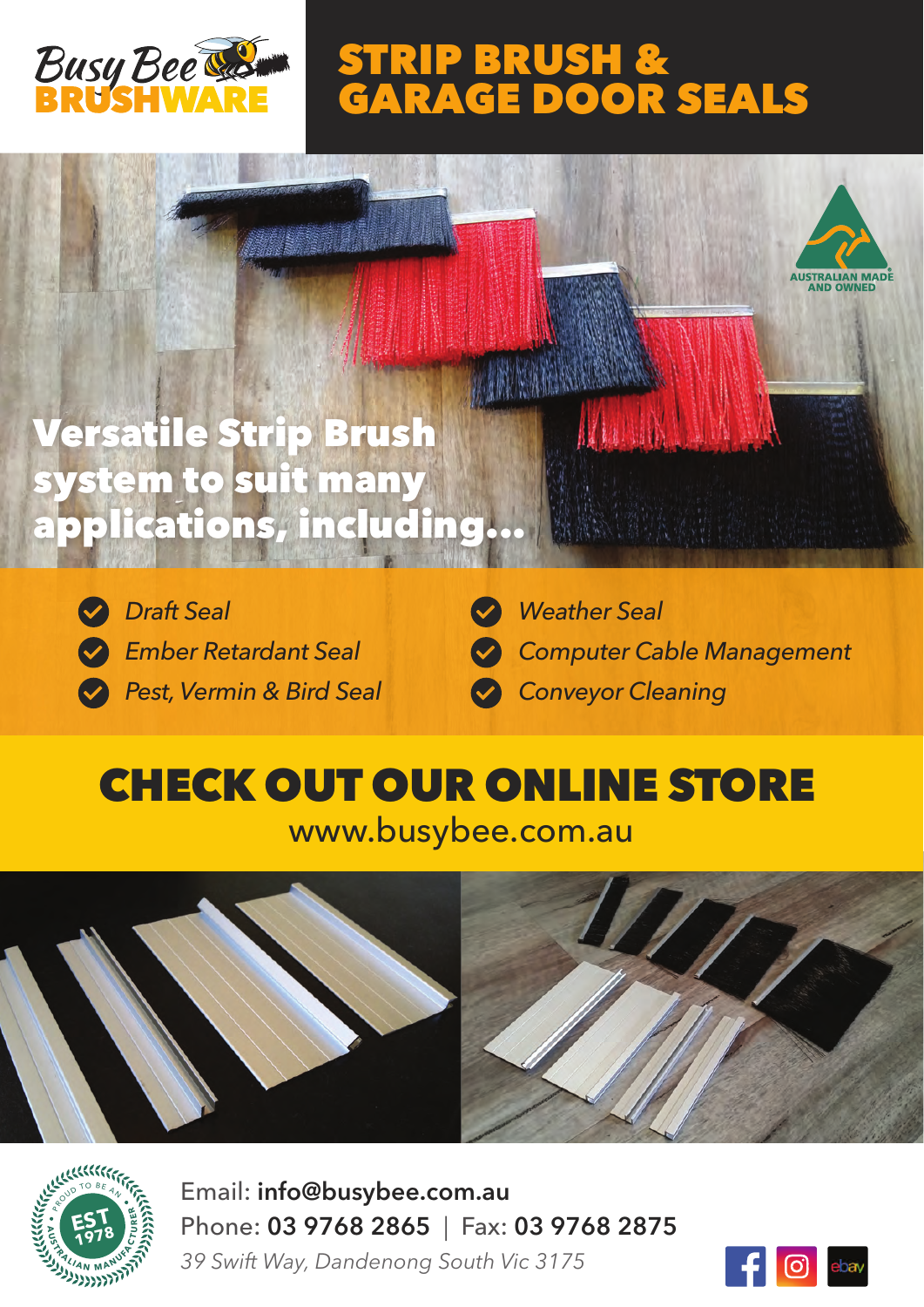#### **STRIP BRUSH SIZES & GRADES**

## **4MM & 9MM 'BRUSH'**

- The lengths listed below are the actual bristle lengths
- Manufactured in 3m lengths, sold in increments of 1, 1.5, 2, 2.5 and 3 metres
- All brushes are black unless otherwise specified  $\bullet$
- All aluminium holders are clear anodised
- **Custom trim and lengths are available on request**

#### **4MM BACKING – RESIDENTIAL**



| <b>4MM 'BRUSH</b><br>TRIM' | .007" NYLON 66            | .010" NYLON 66        | .008" FLAME<br><b>RETARDANT NYLON</b> | .010" FLAME<br><b>RETARDANT NYLON</b> |
|----------------------------|---------------------------|-----------------------|---------------------------------------|---------------------------------------|
| 13.00 mm                   |                           | Ø                     |                                       | $\boldsymbol{\Omega}$                 |
| 19.00 mm                   |                           | $\boldsymbol{\Omega}$ |                                       | $\boldsymbol{\Omega}$                 |
| 25.00 mm                   |                           | ظ                     |                                       | $\boldsymbol{\Omega}$                 |
| 38.00 mm                   |                           | $\boldsymbol{\Omega}$ |                                       | $\boldsymbol{\Omega}$                 |
| 50.00 mm                   |                           | 2                     |                                       | $\boldsymbol{\Omega}$                 |
| 75.00 mm                   | $\boldsymbol{\Omega}$     |                       | 2                                     |                                       |
| 100.00 mm                  | $\boldsymbol{\mathsf{x}}$ |                       | ☎                                     | ⊠                                     |

#### **9MM BACKING – INDUSTRIAL**

*AS= ANTI-STATIC PP= POLYPROPYLENE FR=FLAME RETARDANT*

| <b>9MM 'BRUSH</b><br>TRIM' | .015''<br><b>FR PP</b>     | .012''<br><b>AS PP</b>     | .018''<br><b>AS PP</b> | .025''<br><b>PP</b>   | .025''<br><b>RED PP</b> | .035''<br><b>RED PP</b> |
|----------------------------|----------------------------|----------------------------|------------------------|-----------------------|-------------------------|-------------------------|
| 25.00 mm                   | $\blacktriangledown$       | $\checkmark$               | 0                      | $\boldsymbol{\Omega}$ | 0                       | 0                       |
| 50.00 mm                   | Ø                          | $\boldsymbol{\mathcal{C}}$ | 3                      | $\boldsymbol{\Omega}$ | 2                       | $\boldsymbol{\Omega}$   |
| 75.00 mm                   | $\boldsymbol{\mathcal{S}}$ | Ø                          | ظ                      | $\boldsymbol{\Omega}$ | ظ                       | 0                       |
| 100.00 mm                  | Ø                          | $\boldsymbol{\varphi}$     | 0                      | $\boldsymbol{\Omega}$ |                         |                         |
| 150.00 mm                  | $\boldsymbol{\Omega}$      | 0                          | $\checkmark$           | $\boldsymbol{\Omega}$ | $\boldsymbol{\Omega}$   | 0                       |
| 175.00 mm                  | $\boldsymbol{\mathcal{C}}$ | Ø                          | Ø                      | $\boldsymbol{\Omega}$ | Ø                       | 0                       |
| 250.00 mm                  | $\boldsymbol{\Omega}$      | B                          | ⊠                      |                       | 8                       | 8                       |

CALL US TODAY & 03 9768 2865 www.busybee.com.au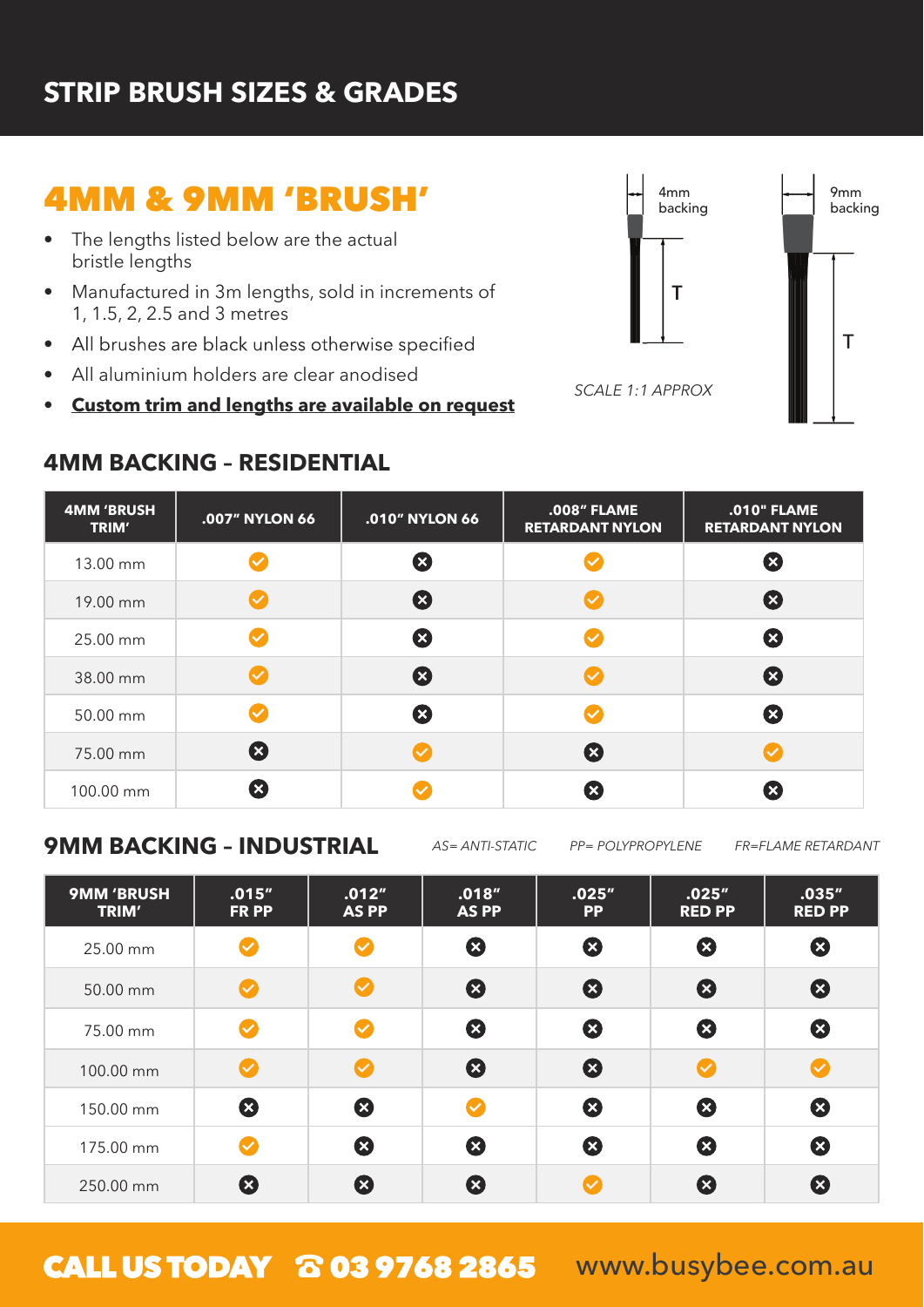### **ALUMINUM HOLDER PROFILES**

#### *SCALE 1:1 APPROX* T I  $\mathsf{C}$  $\overline{C}$  $\sigma$  $\mathsf{C}$  $\overline{A}$  $\mathsf{D}$  $\mathsf{A}% _{\mathsf{A}}^{\mathsf{A}}\!\left( \mathsf{A}% _{\mathsf{A}}^{\mathsf{A}}\right) ^{\mathsf{A}}\!\left( \mathsf{A}% _{\mathsf{A}}^{\mathsf{A}}\right) ^{\mathsf{A}}\!\left( \mathsf{A}% _{\mathsf{A}}^{\mathsf{A}}\right) ^{\mathsf{A}}\!\left( \mathsf{A}% _{\mathsf{A}}^{\mathsf{A}}\right) ^{\mathsf{A}}\!\left( \mathsf{A}% _{\mathsf{A}}^{\mathsf{A}}\right) ^{\mathsf{A}}\!\left( \mathsf{A}% _{\mathsf{A}}^{\mathsf{A}}\right) ^{\math$  $\overline{A}$  $\overline{B}$  $\overline{B}$ ÈΒ  $\overline{B}$ **4MM F 4MM 25 DEG 4MM 4MM 4MM 45 DEG h-LONG h-SMALL TRACK TYPE A B C D T**  $\sigma$ 3 4mm F 6.70mm 6.70mm 20.00mm 1.20mm 4mm 25 Deg 6.70mm 6.70mm 43.75mm 3 43.75mm  $25<sup>°</sup>$ 4mm 45 Deg | 7.00mm | 7.20mm | 45.00mm | 8.00mm | 1.40mm  $45<sup>°</sup>$ 4mm h-LONG 6.70mm 7.20mm 50.00mm 8 1.40mm 2 4mm h-SMALL 6.70mm 6.70mm 20.00mm 8 1.20mm 3

*SCALE 1:1 APPROX*







**9MM F 9MM 45 DEG 9MM h-SMALL**



**9MM h-DOUBLE** 

| <b>TRACK TYPE</b> | $\mathbf{A}$ | B       | C       | D       | т      | σ                     |
|-------------------|--------------|---------|---------|---------|--------|-----------------------|
| 9 <sub>mm</sub> F | 14.00mm      | 13.00mm | 31.00mm | Ø       | 1.90mm | Ø                     |
| 9mm 45 Deg        | 14.00mm      | 13.00mm | 40.00mm | 14.00mm | 1.90mm | $45^\circ$            |
| 9mm h-SMALL       | 14.00mm      | 13.00mm | 34.00mm | ☎       | 1.90mm | $\boldsymbol{\omega}$ |
| 9mm h-DOUBLE      | 14.00mm      | 24.50mm | 54.00mm | (X      | 1.90mm | $\boldsymbol{\Omega}$ |